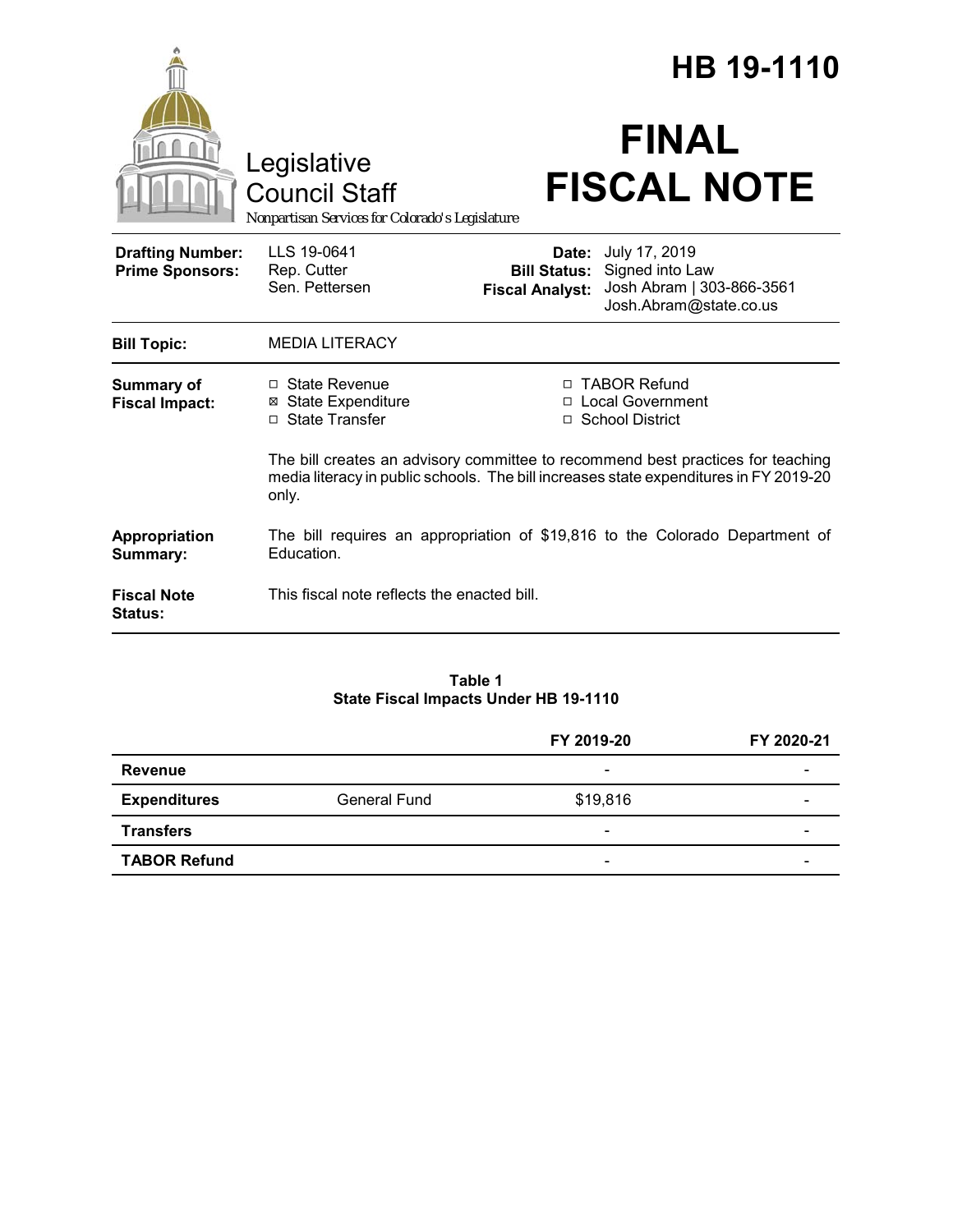July 17, 2019

# **Summary of Legislation**

The bill creates the 13-member Media Literacy Advisory Committee in the Colorado Department of Education (CDE) and sets conditions for the committee's appointment and composition. The committee is required to report on and recommend revisions to existing state standards and best practices for implementing media literacy in elementary and secondary education.

No later than July 15, 2019, the Commissioner of Education must hire a consultant to perform the research and analysis required to prepare the committee report. The consultant must distribute his or her research, analysis, and draft reports to the committee members for feedback at least monthly. No later than November 1, 2019, the committee and consultant must convene to discuss the draft report and make recommendations for the final report. The final report and recommendations must be presented to the state legislature no later than January 1, 2020. The bill is repealed July 1, 2021.

## **State Expenditures**

The bill increases General Fund expenditures to the CDE by \$19,816 in FY 2019-20 only. Costs are detailed in Table 1 and described below.

|                                         | FY 2019-20 | FY 2020-21 |
|-----------------------------------------|------------|------------|
| <b>Colorado Department of Education</b> |            |            |
| Committee Member Travel / Expenses      | \$916      |            |
| Meeting Venue and Catering              | \$450      |            |
| Research Consultant / Report Writer     | \$18,000   |            |
| Substitute Teacher Reimbursement        | \$450      |            |
| Total Cost                              | \$19,816   |            |

### **Table 2 Expenditures Under HB 19-1110**

**Travel costs, meeting venue and catering.** This fiscal note assumes that committee members are reimbursed for actual and reasonable travel costs to a single in-person committee meeting. Costs are estimated for mileage reimbursement, overnight lodging, per diem, venue and catering expenses for 13 members and staff. Up to 6 additional meetings are expected to be held using online meeting technology; however, there is no additional cost to conduct these online meetings.

**Research consultant.** The CDE is required to contract with an outside researcher and report writer to assemble necessary research and best practices and to prepare a final report. Based on similar contracts administered at the CDE, this research contract is estimated at \$18,000.

**Substitute teachers**. In order for current teachers to participate in the advisory committee, the CDE will reimburse school districts for the cost of substitute teachers when these committee members are unable to attend school.